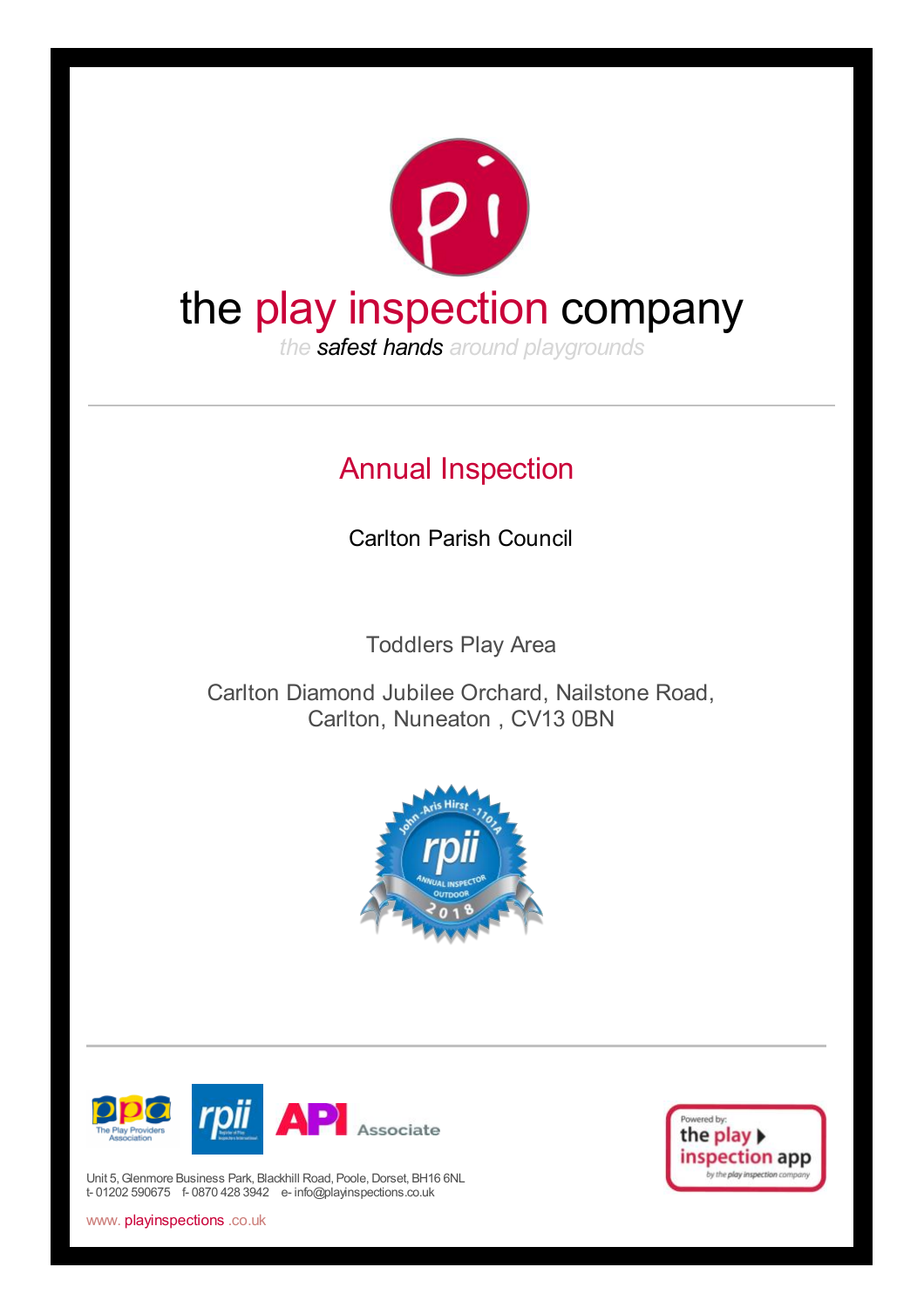# **Risk Assessment Matrix**

|                                                                                                                             | Scores in the report are multiplication factors of Likelihood x Severity                                                                                                                                                                                                                                                                                                                                                                                                                                                        |                |            |                                                                                         |                                                                          |                                                                                   |                                                                            |                                                                                  |
|-----------------------------------------------------------------------------------------------------------------------------|---------------------------------------------------------------------------------------------------------------------------------------------------------------------------------------------------------------------------------------------------------------------------------------------------------------------------------------------------------------------------------------------------------------------------------------------------------------------------------------------------------------------------------|----------------|------------|-----------------------------------------------------------------------------------------|--------------------------------------------------------------------------|-----------------------------------------------------------------------------------|----------------------------------------------------------------------------|----------------------------------------------------------------------------------|
|                                                                                                                             |                                                                                                                                                                                                                                                                                                                                                                                                                                                                                                                                 |                | Severity>> |                                                                                         |                                                                          |                                                                                   |                                                                            |                                                                                  |
|                                                                                                                             | Very High probability, if the<br>situation is not addressed<br>an accident is almost<br>certain.                                                                                                                                                                                                                                                                                                                                                                                                                                | 5              | Very High  | VL(5)                                                                                   | L(10)                                                                    | M(15)                                                                             | H(20)                                                                      | VH(25)                                                                           |
|                                                                                                                             | High probability an<br>accident is probable<br>without any added<br>factor.                                                                                                                                                                                                                                                                                                                                                                                                                                                     | $\overline{4}$ | High       | VL(4)                                                                                   | L(8)                                                                     | M(12)                                                                             | H(16)                                                                      | H(20)                                                                            |
| Likelihood                                                                                                                  | Moderate probability an<br>incident is foreseeable.                                                                                                                                                                                                                                                                                                                                                                                                                                                                             | 3              | Moderate   | VL(3)                                                                                   | L(6)                                                                     | L(9)                                                                              | M(12)                                                                      | M(15)                                                                            |
|                                                                                                                             | Some probability,<br>requires a combination<br>of factors to take place.                                                                                                                                                                                                                                                                                                                                                                                                                                                        | $\overline{c}$ | Low        | VL(2)                                                                                   | VL(4)                                                                    | L(6)                                                                              | L(8)                                                                       | L(10)                                                                            |
|                                                                                                                             | No significant probability;<br>lightning strike, freak<br>accident.                                                                                                                                                                                                                                                                                                                                                                                                                                                             | 1              | Very Low   | VL(1)                                                                                   | VL(2)                                                                    | VL(3)                                                                             | VL(4)                                                                      | VL(5)                                                                            |
|                                                                                                                             |                                                                                                                                                                                                                                                                                                                                                                                                                                                                                                                                 |                |            | Very Low                                                                                | Low                                                                      | Moderate                                                                          | High                                                                       | Very High                                                                        |
|                                                                                                                             |                                                                                                                                                                                                                                                                                                                                                                                                                                                                                                                                 |                |            | 1                                                                                       | $\overline{2}$                                                           | 3                                                                                 | 4                                                                          | 5                                                                                |
| <b>Agy inspection</b><br>Vany                                                                                               |                                                                                                                                                                                                                                                                                                                                                                                                                                                                                                                                 |                |            | No injury likely<br>e.g. damaged<br>or soiled<br>clothing, minor<br>bruising,<br>grazes | Mnor injury,<br>laceration or<br>bruising<br>requiring first<br>aid only | Injury requiring<br>medical<br>intervention<br>e.g. cuts<br>requiring<br>stitches | Serious injury<br>including<br>concussions or<br>fracture of long<br>bones | Severe injury<br>involving a<br>potential life<br>changing injury<br>or fatality |
|                                                                                                                             |                                                                                                                                                                                                                                                                                                                                                                                                                                                                                                                                 |                |            |                                                                                         |                                                                          | Severity>>                                                                        |                                                                            |                                                                                  |
| Severity (3).                                                                                                               | Note 1: The total risk scores included within our reports are a multipication factor of the calculated Likelihood and Severity of<br>each finding. Both Likelihood and Severity are given a number between 1 - 5 as shown on the matrix above and these two<br>numbers are then multiplied together to give the total risk score that is shown against defects on the report. Total risk scores<br>can be divided in both directions, ie. a total risk score of 12 could be a Likelihood (3) x Severity (4) or Likelihood (4) x |                |            |                                                                                         |                                                                          |                                                                                   |                                                                            |                                                                                  |
| use.                                                                                                                        | Note2: When we inpsect we only see a snapshot of the current condition of the equipment. It is the operators responsibility<br>to ensure that there is a continuing level of maintenance to keep the equipment in good working order and the site fit for                                                                                                                                                                                                                                                                       |                |            |                                                                                         |                                                                          |                                                                                   |                                                                            |                                                                                  |
|                                                                                                                             | Equipment has been assessed to the following standards where relevant:                                                                                                                                                                                                                                                                                                                                                                                                                                                          |                |            |                                                                                         |                                                                          |                                                                                   |                                                                            |                                                                                  |
|                                                                                                                             |                                                                                                                                                                                                                                                                                                                                                                                                                                                                                                                                 |                |            |                                                                                         |                                                                          |                                                                                   |                                                                            |                                                                                  |
| BS EN 1176 Parts 1-11 (Playground equipment and surfacing)<br>BS EN 14974 (Facilities for users of roller sports equipment) |                                                                                                                                                                                                                                                                                                                                                                                                                                                                                                                                 |                |            |                                                                                         |                                                                          |                                                                                   |                                                                            |                                                                                  |
|                                                                                                                             | BS EN 15312 (Free access multi-sports equipment)                                                                                                                                                                                                                                                                                                                                                                                                                                                                                |                |            |                                                                                         |                                                                          |                                                                                   |                                                                            |                                                                                  |
|                                                                                                                             | BS EN 16899 (Parkour Equipment)<br>BS EN 16630 (Outdoor Fitness Equipment).                                                                                                                                                                                                                                                                                                                                                                                                                                                     |                |            |                                                                                         |                                                                          |                                                                                   |                                                                            |                                                                                  |

#### **Equipment has been assessed to the following standards where relevant:**

- BS EN 14974 (Facilities for users of roller sports equipment)
- BS EN 15312 (Free access multi-sports equipment)
- BS EN 16899 (Parkour Equipment)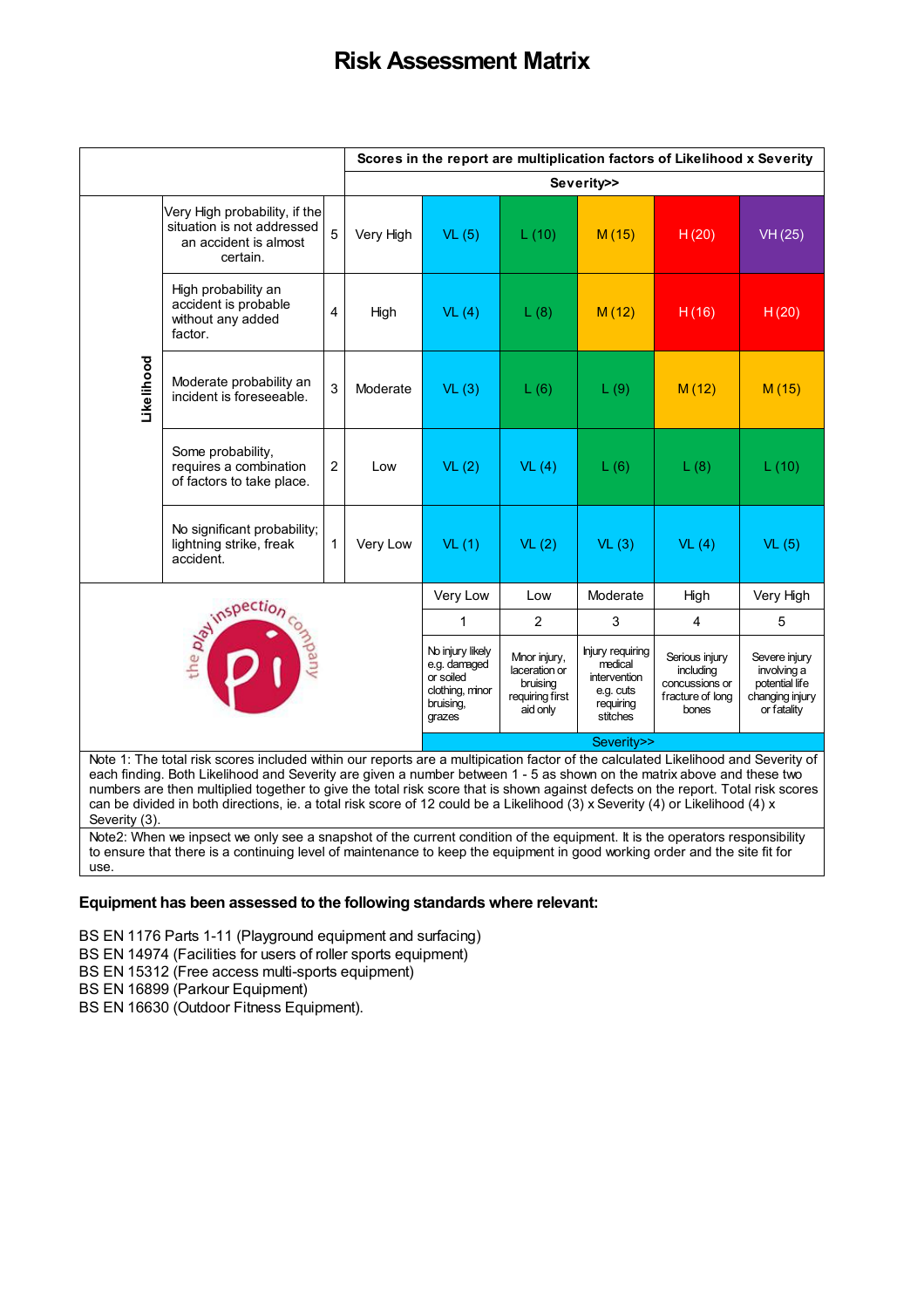

# Site Information

Inspection Ref: 663192 Site Ref: 35641 Customer Order: N/A

Inspected: 17-September-2018 - 13:15 by John-Aris Hirst (RPII Annual Inspector)

Risk Assessment:L 8 Low Risk



#### **Location:**

The site is located in an area of public open space and is overlooked by a number of properties in the local community. **Disabled Access:**

Some accessible features; an area that presents difficulties to the majority of people with disabilities but in favourable circumstances and certainly in partnership can be accessed.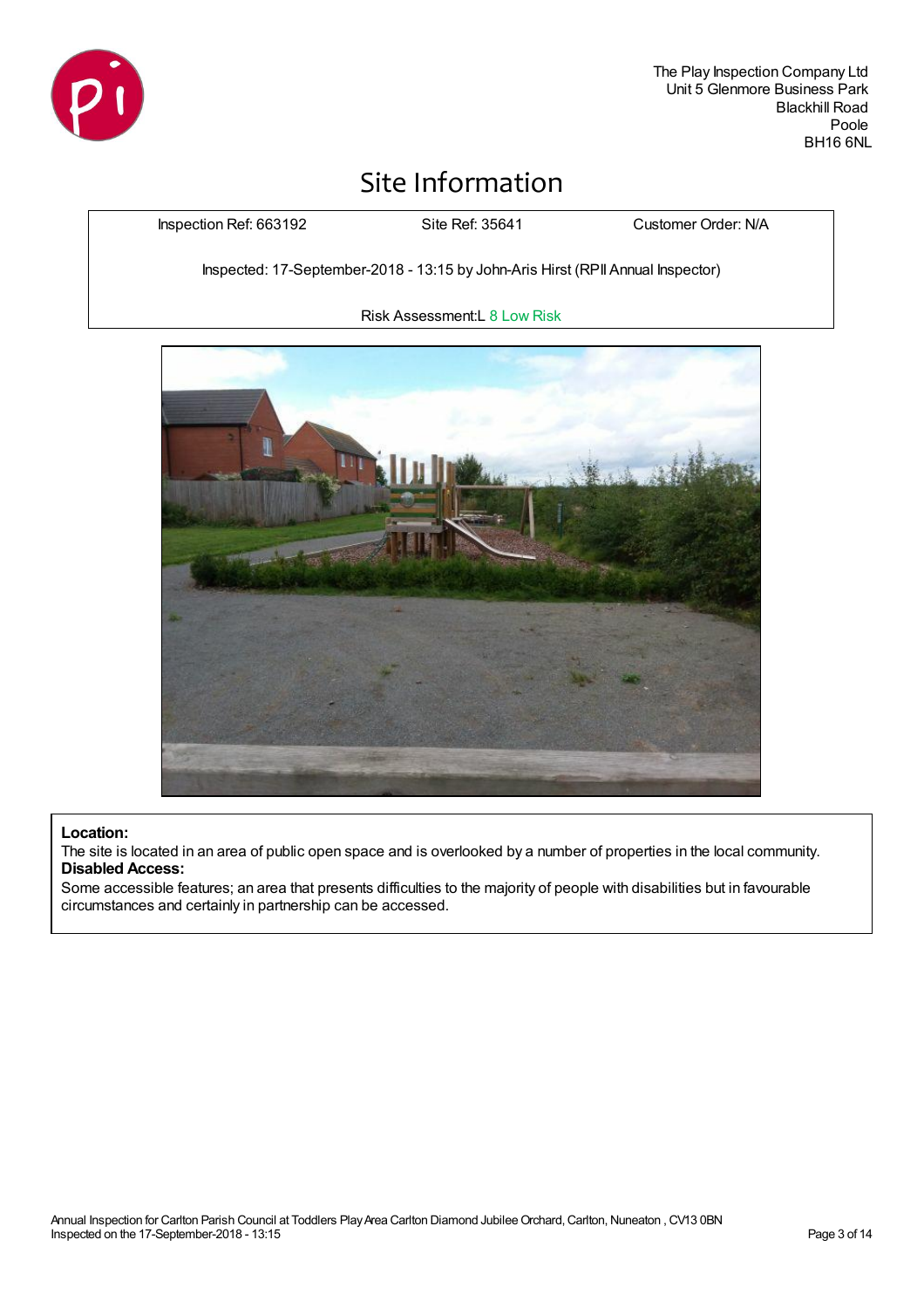

#### 6 - Low Risk

| ltem:                        | Gate - Maintenance |
|------------------------------|--------------------|
| Manufacturer:                | Not Identified     |
| <b>Surface Type:</b>         | Gravel             |
| <b>Equipment Compliance:</b> | N/A                |
| Surface Area Compliance: N/A |                    |
|                              |                    |
|                              |                    |

**Total Findings:** 1



#### **Finding 1**

There are projecting bolt thread(s) present - Remove excess thread length and deburr or provide cap

| 4 - Very Low Risk                                                                                                     |                                                         |  |
|-----------------------------------------------------------------------------------------------------------------------|---------------------------------------------------------|--|
| Item:<br><b>Manufacturer:</b><br><b>Surface Type:</b><br><b>Equipment Compliance:</b><br>Surface Area Compliance: N/A | Fencing - Post & Rail<br>Not Applicable<br>Grass<br>N/A |  |
| <b>Total Findings:</b>                                                                                                | $\Omega$                                                |  |
| This item is satisfactory - no work required                                                                          |                                                         |  |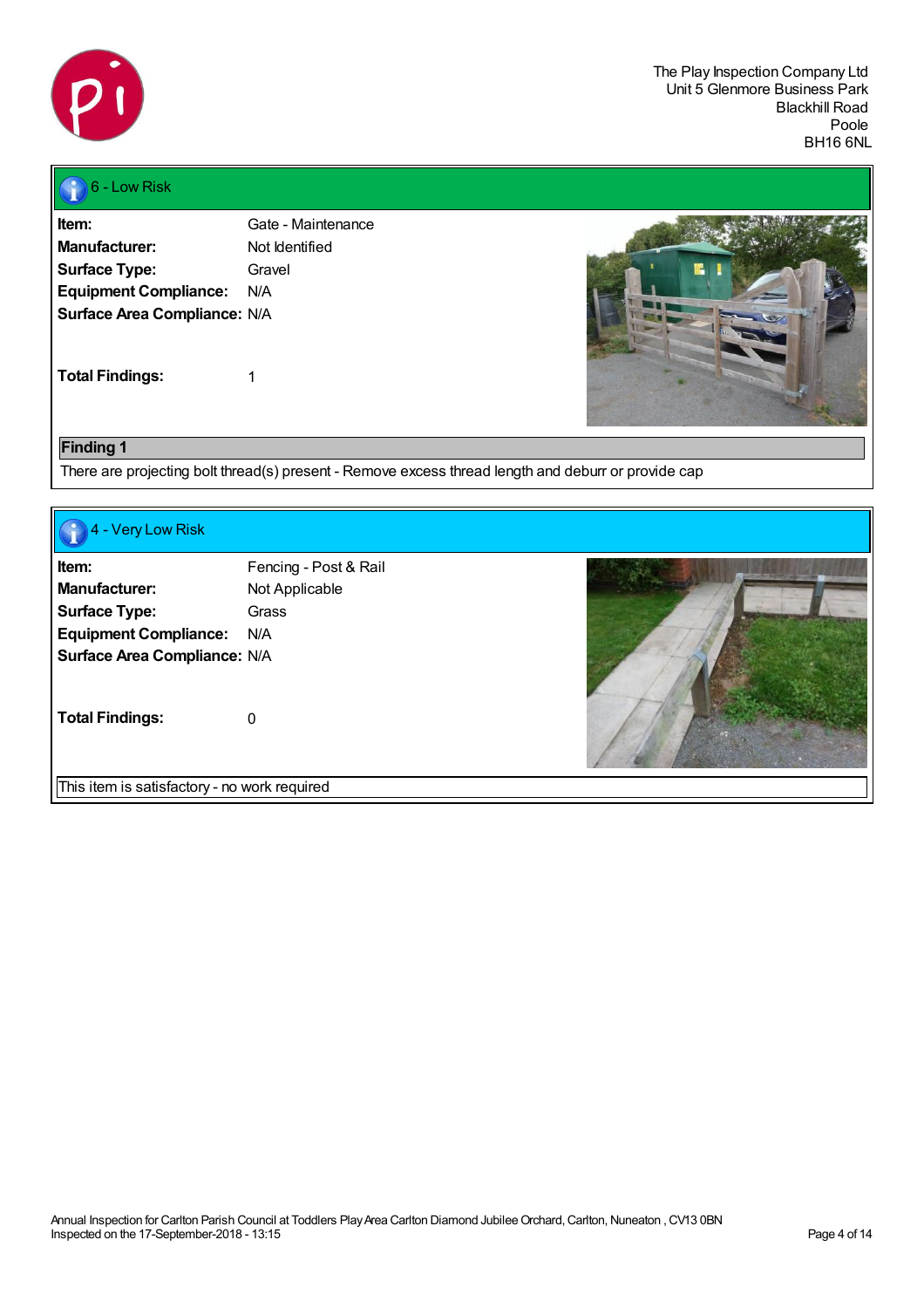

# **4** - Very Low Risk

| ltem:                               | Sign           |
|-------------------------------------|----------------|
| Manufacturer:                       | Not Identified |
| <b>Surface Type:</b>                | Grass          |
| <b>Equipment Compliance:</b>        | N/A            |
| <b>Surface Area Compliance: N/A</b> |                |
| <b>Total Findings:</b>              | O              |



This item is satisfactory - no work required

## 8 - Low Risk

| ltem:                               | Fence - Timber & Mesh Infill |
|-------------------------------------|------------------------------|
| Manufacturer:                       | Not Identified               |
| <b>Surface Type:</b>                | N/A                          |
| <b>Equipment Compliance:</b>        | N/A                          |
| <b>Surface Area Compliance: N/A</b> |                              |
|                                     |                              |
| <b>Total Findings:</b>              | 1                            |



# **Finding 1**

The fence is damaged in places - Repair or replace all affected sections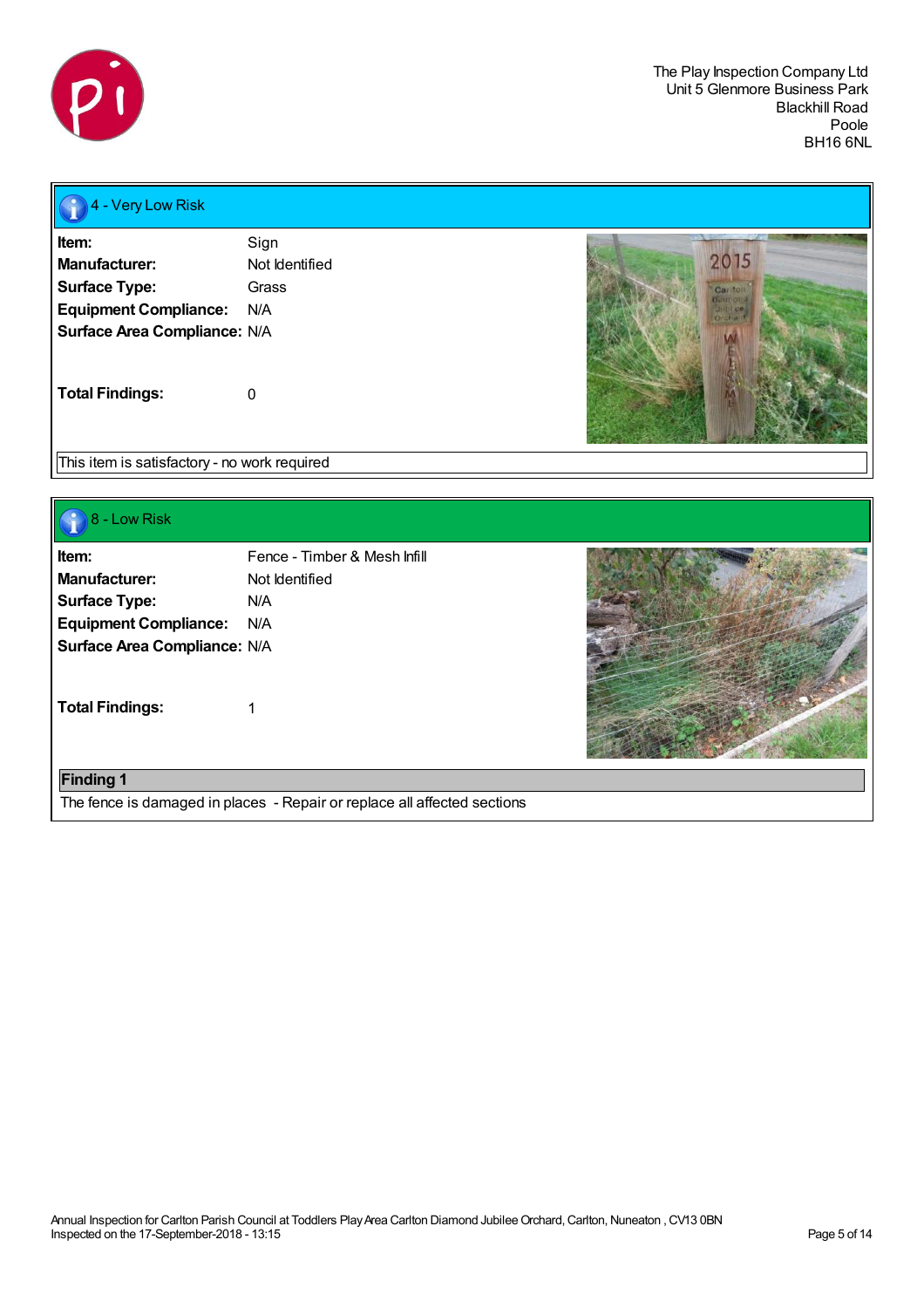

# **4 - Very Low Risk**

| ltem:                        | Sign           |
|------------------------------|----------------|
| Manufacturer:                | Not Applicable |
| <b>Surface Type:</b>         | Grass          |
| <b>Equipment Compliance:</b> | N/A            |
| Surface Area Compliance: N/A |                |
| <b>Total Findings:</b>       | O              |



This item is satisfactory - no work required

# **6** - Low Risk

| رحب                          |                |  |
|------------------------------|----------------|--|
| Item:                        | Picnic Table   |  |
| <b>Manufacturer:</b>         | Not Identified |  |
| <b>Surface Type:</b>         | Concrete       |  |
| <b>Equipment Compliance:</b> | N/A            |  |
| Surface Area Compliance: N/A |                |  |
| <b>Total Findings:</b>       |                |  |
| <b>Finding 1</b>             |                |  |

A number of fixing(s) have worked loose - Secure all loose fixings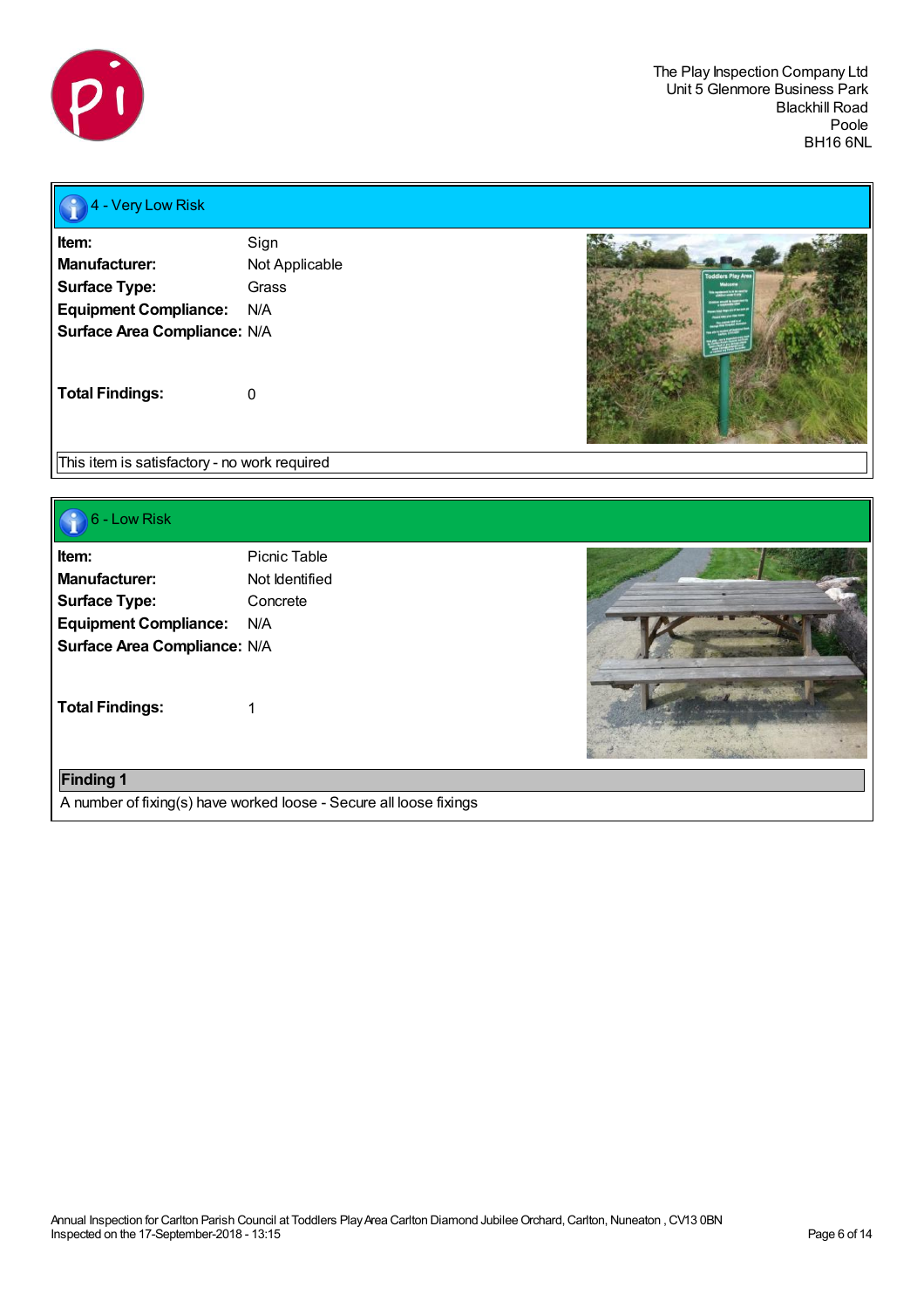

# $\bigcirc$  6 - Low Risk

| Item:                                 | 1 Bay Mixed Seat, 1 Cradle, 1 Flat                            |                                                                                                                                                                                                                                                                    |
|---------------------------------------|---------------------------------------------------------------|--------------------------------------------------------------------------------------------------------------------------------------------------------------------------------------------------------------------------------------------------------------------|
| Manufacturer:                         | Wicksteed Playgrounds                                         |                                                                                                                                                                                                                                                                    |
| <b>Surface Type:</b>                  | <b>Bark Mulch</b>                                             |                                                                                                                                                                                                                                                                    |
| <b>Equipment Compliance:</b>          | Yes                                                           |                                                                                                                                                                                                                                                                    |
| <b>Surface Area Compliance: Yes</b>   |                                                               |                                                                                                                                                                                                                                                                    |
| <b>Total Findings:</b>                |                                                               |                                                                                                                                                                                                                                                                    |
| <b>Finding 1</b>                      |                                                               | <b>Finding 2</b>                                                                                                                                                                                                                                                   |
| deterioration and replace as required | The swing seat frames are corroding - Monitor for any further | The timber has a number of splits/shakes or air cracks and<br>this may affect the stability or allow water ingress which will<br>accelerate the rotting process - Monitor to ensure the splits do<br>not cross through fixing points of the structure and/or cause |

any instability

#### 8 - Low Risk

| ltem:                               | Multi Play (Junior)   |
|-------------------------------------|-----------------------|
| Manufacturer:                       | Wicksteed Playgrounds |
| <b>Surface Type:</b>                | <b>Bark Mulch</b>     |
| <b>Equipment Compliance:</b>        | No                    |
| <b>Surface Area Compliance: Yes</b> |                       |
|                                     |                       |
|                                     |                       |
| <b>Total Findings:</b>              | 2                     |



| <b>Finding 1</b>                                                                                                                                                                                                                                                                                                         | <b>Finding 2</b>                                                                                                             |
|--------------------------------------------------------------------------------------------------------------------------------------------------------------------------------------------------------------------------------------------------------------------------------------------------------------------------|------------------------------------------------------------------------------------------------------------------------------|
| The timber has a number of splits/shakes or air cracks and<br>this may affect the stability or allow water ingress which will<br>accelerate the rotting process - Monitor to ensure the splits do of BS EN 1176 Part 1 - Monitor use<br>not cross through fixing points of the structure and/or cause<br>any instability | The raised timber edge forms a hard object within the falling<br>space of the equipment in contravention of the requirements |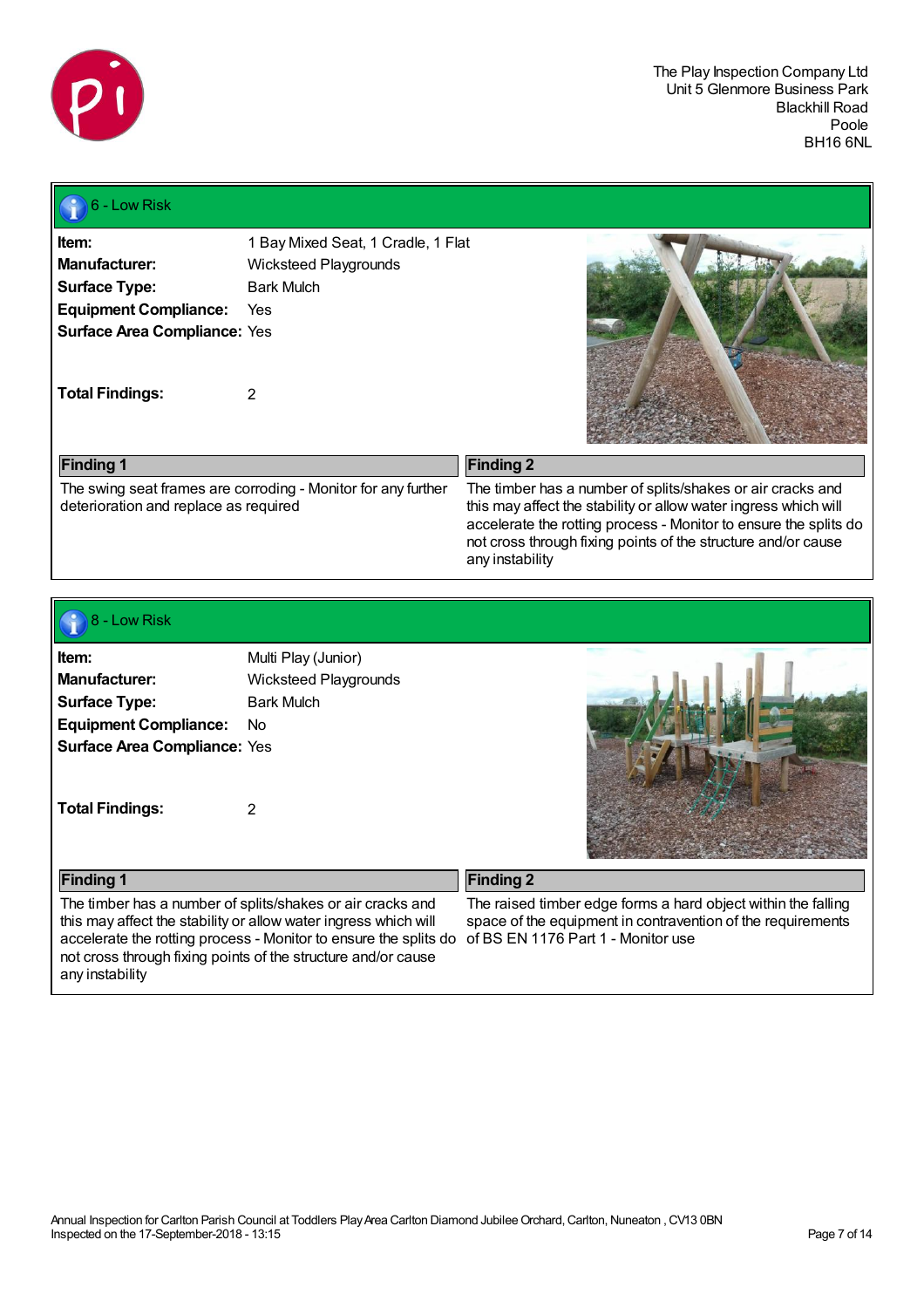

Л

| 6 - Low Risk                                           |                                                               |                                                                                  |
|--------------------------------------------------------|---------------------------------------------------------------|----------------------------------------------------------------------------------|
| Item:                                                  | Log Seating                                                   |                                                                                  |
| <b>Manufacturer:</b>                                   | <b>Natural Feature</b>                                        |                                                                                  |
| <b>Surface Type:</b>                                   | Grass                                                         |                                                                                  |
| <b>Equipment Compliance:</b>                           | N/A                                                           |                                                                                  |
| Surface Area Compliance: N/A<br><b>Total Findings:</b> | 4                                                             |                                                                                  |
| <b>Finding 1</b>                                       |                                                               | <b>Finding 2</b>                                                                 |
| or algae from the equipment                            | Fungus or algae was found on the equipment - Remove fungi     | Parts of the timber are rough or splintered - Remove all rough<br>or sharp edges |
| <b>Finding 3</b>                                       |                                                               | <b>Finding 4</b>                                                                 |
| further deterioration and replace as required          | There is some evidence of rot in the timber - Monitor for any | The bark is flaking off the item - Remove the loose bark and<br>maintain         |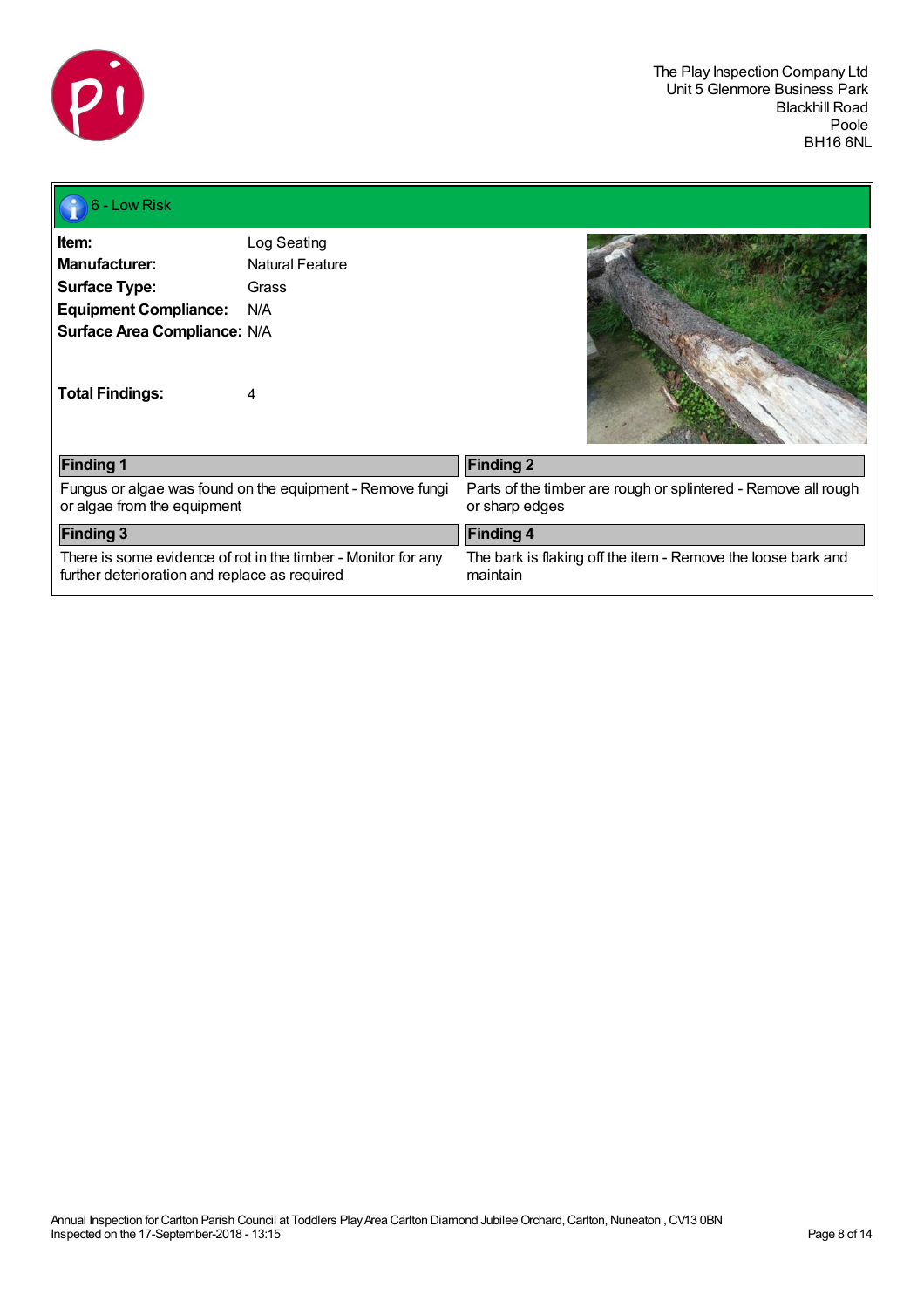

# **Findings information**



cap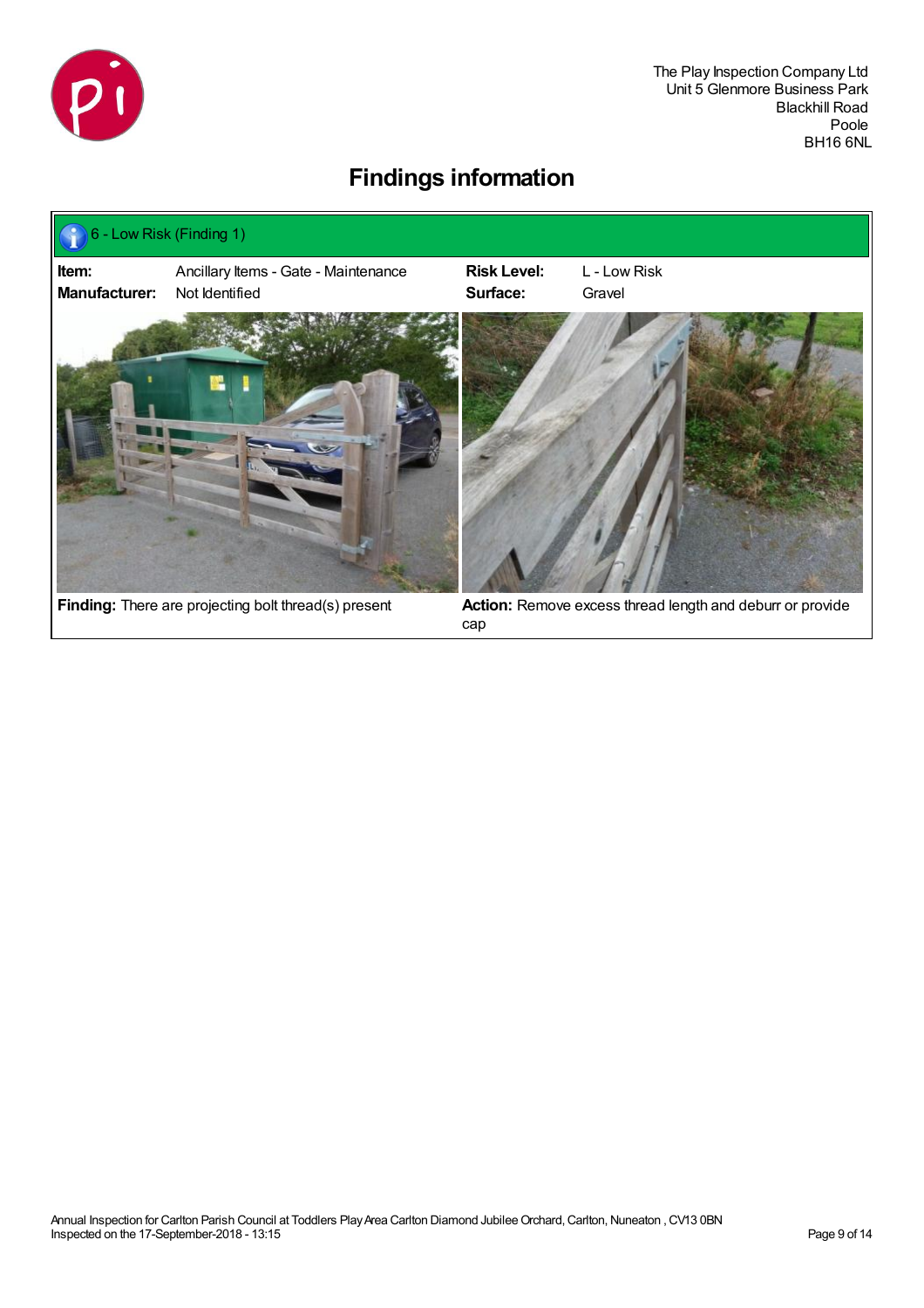

# 8 - Low Risk (Finding 1) **Item:** Ancillary Items - Fence - Timber & Mesh Infill **Risk Level:** L - Low Risk **Manufacturer:** Not Identified **Surface:** N/A **Finding:** The fence is damaged in places **Action:** Repair or replace all affected sections 6 - Low Risk (Finding 1) **Item:** Ancillary Items - Picnic Table **Risk Level:** L - Low Risk **Manufacturer:** Not Identified **Surface:** Concrete **Little Transfer 25 Finding:** A number of fixing(s) have worked loose **Action:** Secure all loose fixings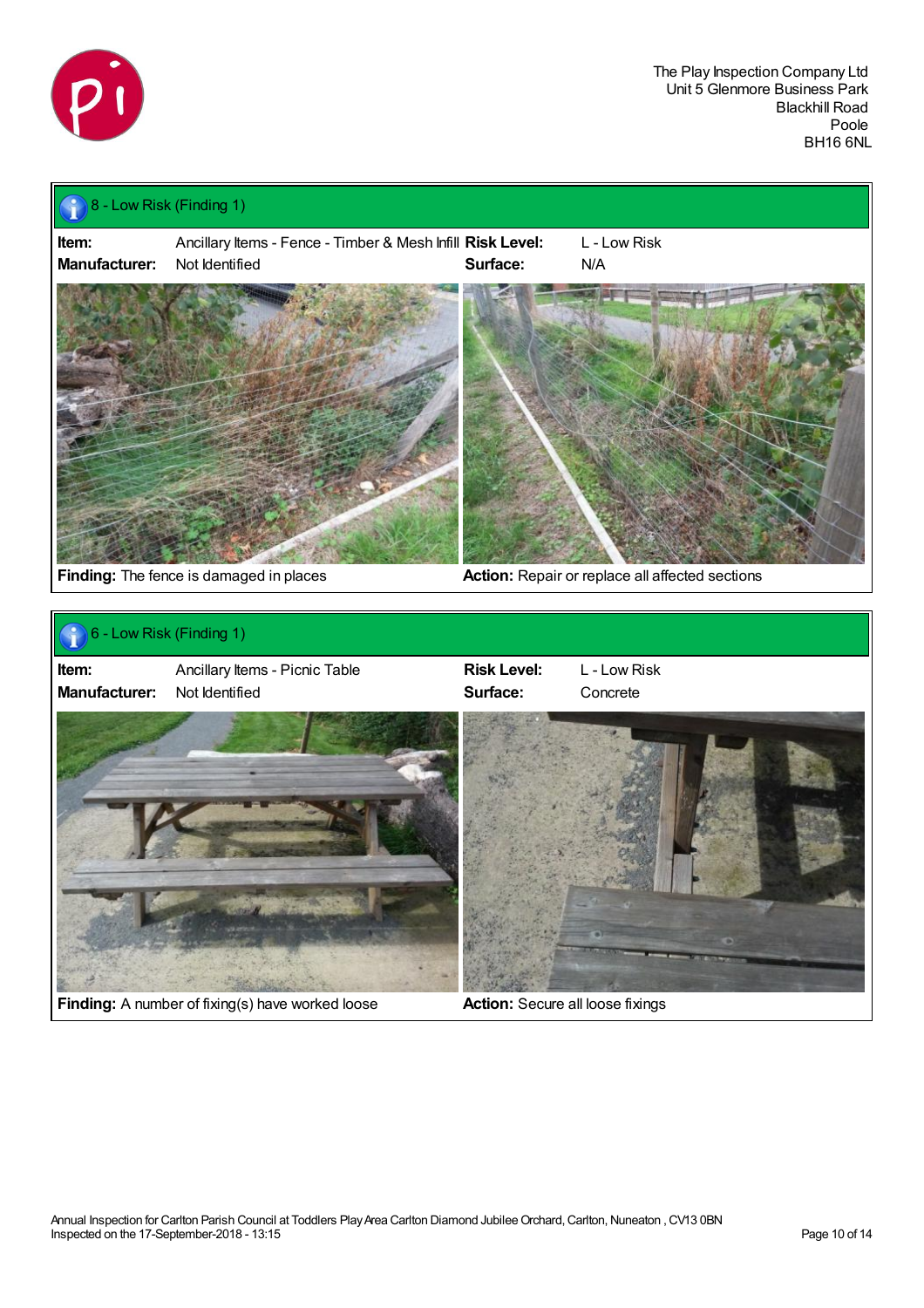

## 6 - Low Risk (Finding 1)

**Item:** Swings - 1 Bay Mixed Seat, 1 Cradle, 1 Flat **Risk Level:** L - Low Risk **Manufacturer:** Wicksteed Playgrounds **Surface:** Bark Mulch



#### 6 - Low Risk (Finding 2) P.

**Item:** Swings - 1 Bay Mixed Seat, 1 Cradle, 1 Flat **Risk Level:** L - Low Risk **Manufacturer:** Wicksteed Playgrounds **Surface:** Bark Mulch





**Finding:** The timber has a number of splits/shakes or air cracks and this may affect the stability or allow water ingress which will accelerate the rotting process



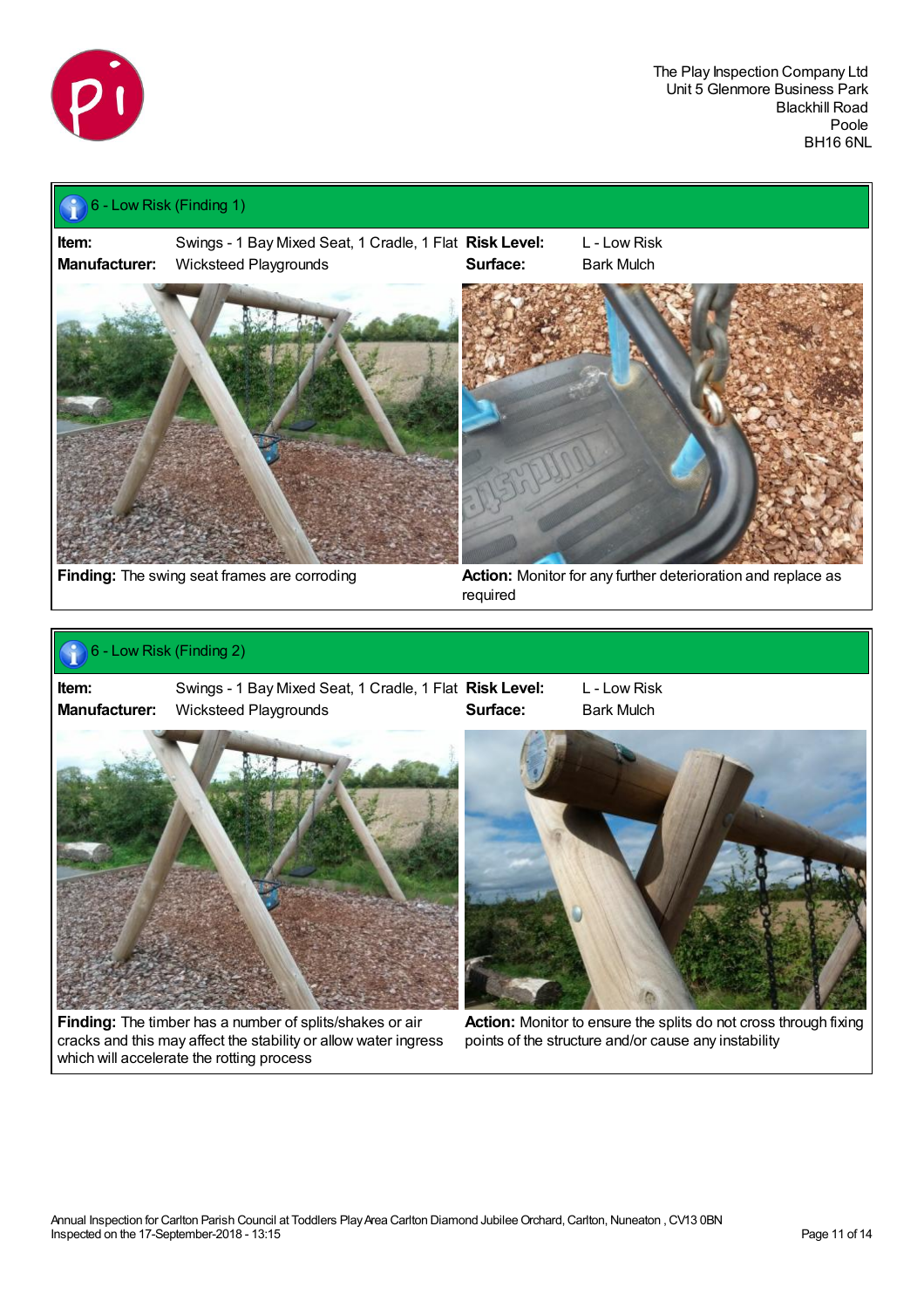

## 6 - Low Risk (Finding 1)

**Item:** Activity Equipment - Multi Play (Junior) **Risk Level:** L - Low Risk **Manufacturer:** Wicksteed Playgrounds **Surface:** Bark Mulch



**Finding:** The timber has a number of splits/shakes or air cracks and this may affect the stability or allow water ingress which will accelerate the rotting process



**Action:** Monitor to ensure the splits do not cross through fixing points of the structure and/or cause any instability

## 8 - Low Risk (Finding 2)

**Item:** Activity Equipment - Multi Play (Junior) **Risk Level:** L - Low Risk **Manufacturer:** Wicksteed Playgrounds **Surface:** Bark Mulch



**Finding:** The raised timber edge forms a hard object within the falling space of the equipment in contravention of the requirements of BS EN 1176 Part 1



**Action:** Monitor use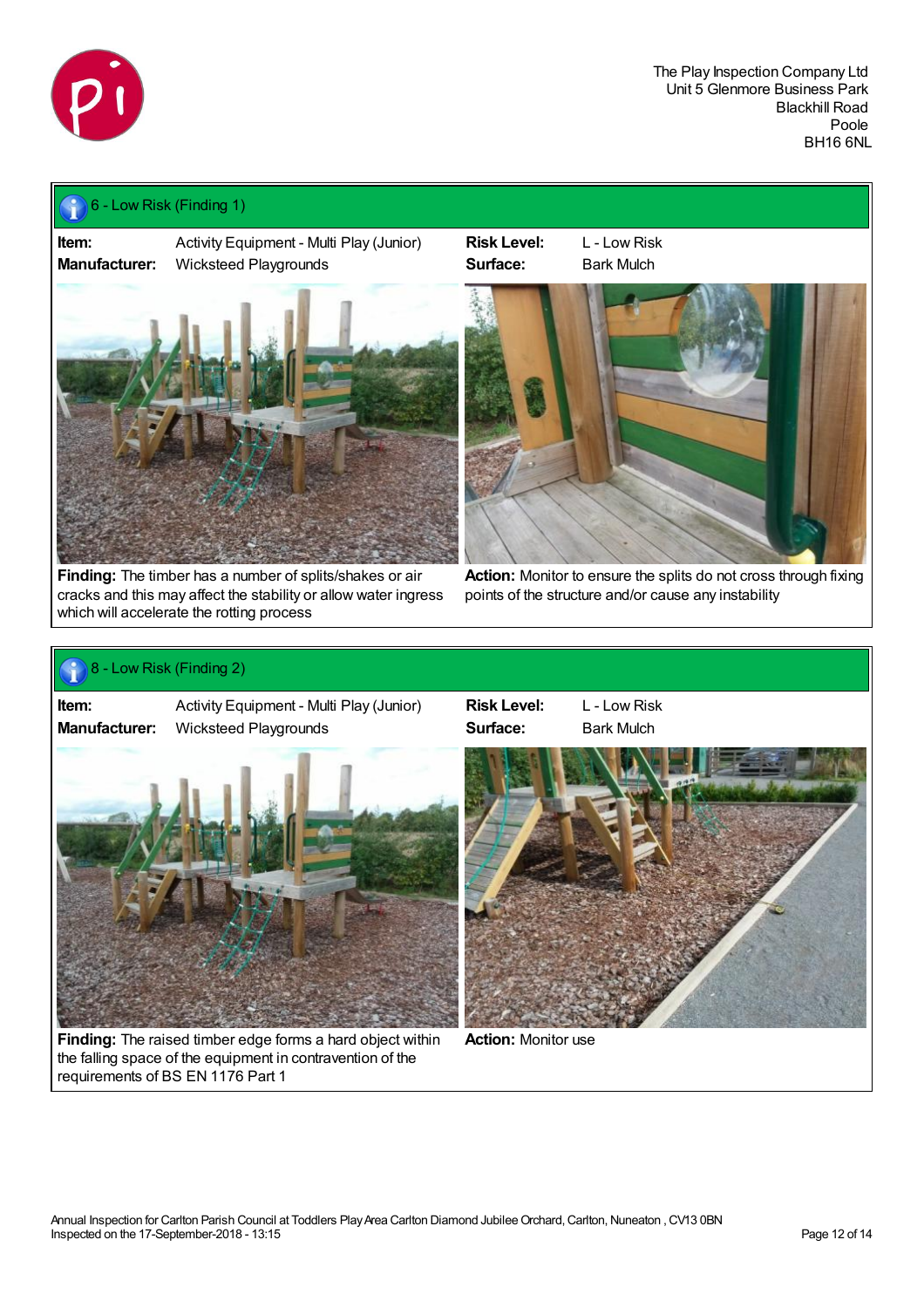

| Item:<br><b>Manufacturer:</b> | Ancillary Items - Log Seating<br>Natural Feature    | <b>Risk Level:</b><br>Surface: | V - Very Low Risk<br>Grass                       |
|-------------------------------|-----------------------------------------------------|--------------------------------|--------------------------------------------------|
|                               | Finding: Fungus or algae was found on the equipment |                                | Action: Remove fungi or algae from the equipment |
|                               |                                                     |                                |                                                  |
|                               | 6 - Low Risk (Finding 2)                            |                                |                                                  |
| Item:                         | Ancillary Items - Log Seating                       | <b>Risk Level:</b>             | L - Low Risk                                     |
| <b>Manufacturer:</b>          | Natural Feature                                     | Surface:                       | Grass                                            |

**Finding:** Parts of the timber are rough or splintered **Action:** Remove all rough or sharp edges